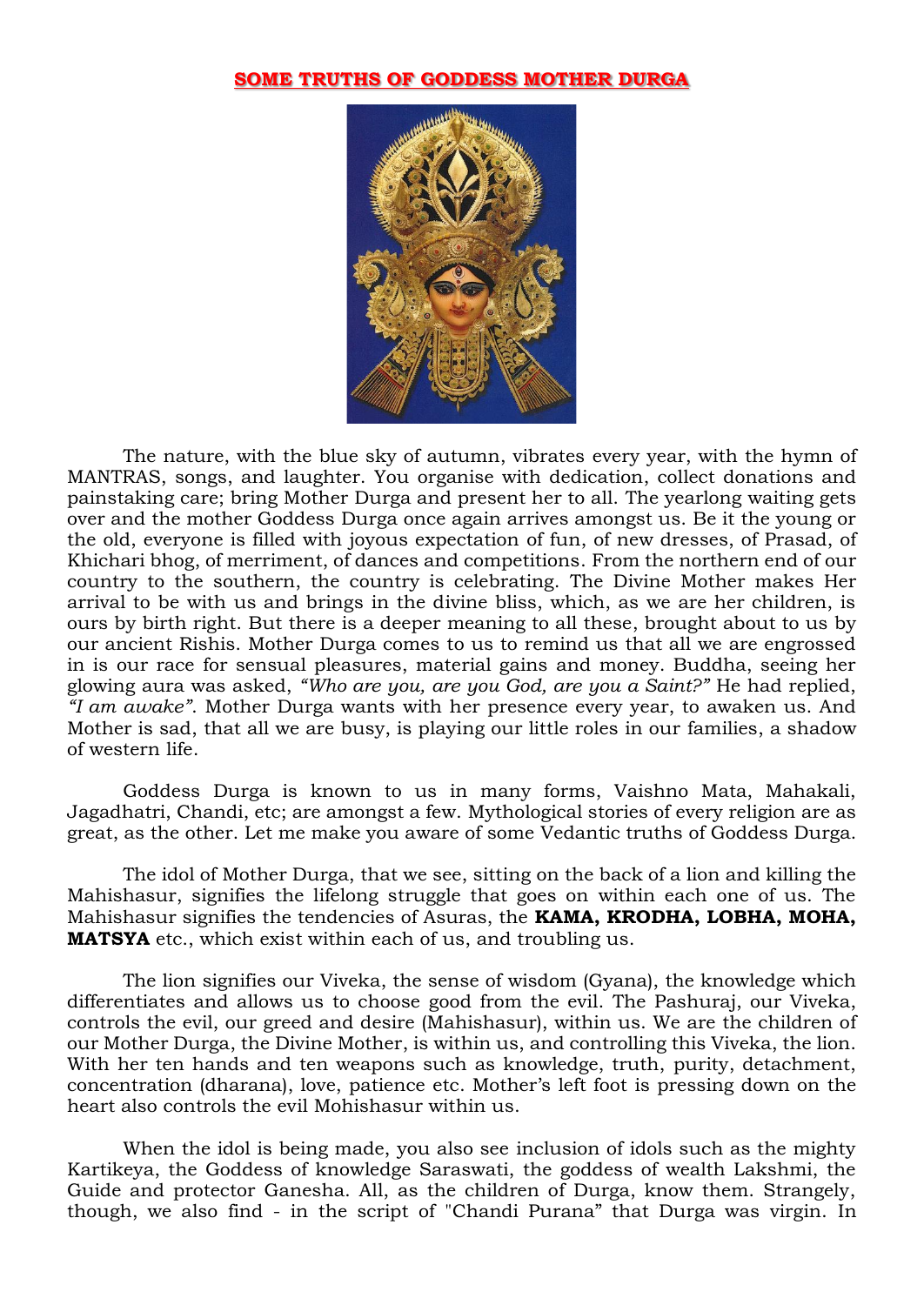addition, why should she call her children, when she was busy with the earth-shaking war with Mahishasur? There must, therefore, be another meaning to this?

To achieve the ultimate, the blessings of Mother Durga, the "Nirvana", we need the strength and the physique of Kartikeya. If the health is good and we are strong, we get the power to acquire knowledge, memory, intellect, Gnyana, etc. thereby implying the appearance of Goddess Saraswati. When you have acquired the knowledge, Jnana, intellect, memory, you earn wealth, money. That is the appearance of Goddess Lakshmi in our life. Nevertheless, we must remember that when we have money, knowledge, appearance, and strength, we become proud and egoistic. To keep us away from this pride and ego, we need our protector Vighna Nashak Ganesha. When we have acquired these four strengths, and learn to control our senses, we get to achieve the blessings of Mother.

Durga Puja celebrations are normally spread over five days (from Sashthi to Dashami) during which all people without any distinction of class, creed, or caste, assemble in the Puja pandals, offer their prayers to the Supreme Goddess, and take part in a variety of social and cultural functions. Thus, Durga Puja supplies a platform for projection of the art and culture of India, and an informal forum, in this vast and varied land of ours, for interaction between different streams of art and culture. This kind of spontaneous social and culture interaction between different linguistic communities has also contributed surely and silently towards a national integration.

Goddess Durga is "Adya-Shakti'', the Eternal source of Supreme power, responsible for creation and its sustenance. She is all Mahamaya-the Goddess of illusion, the personification of the power of Maya. According to an episode from Purana, Indra, Surya, Pavan, Varun and Yama, could not destroy even a dry leaf of grass, with their own power, when unaided by the Divine Mother.

Lord Vishnu, aided by Mahamaya, was able to kill the two great demons. Madhu and Kaitabh, and the Goddess is therefore acclaimed as "Madhu Kaitavadi Daitya Dalani''. Mahishasur, the king of the Asuras later, became immensely powerful and, after defeating the Gods, occupied the throne of heaven. The Gods, after their defeat and humiliation at the hands of Mahishasur, in utter distress, invoked Goddess Durga and prayed for her help in their fight against the Asuras. The Divine Mother killed Mahishasur in a fierce battle and Heaven once again, was restored to Gods.

The Goddess is, therefore known as the "Mahishasur Mardini". Durga aided by Kali killed the Chief Commander of the Asuras Army "Raktabeej", and in the form of 'Kalika', she killed Chanda and Munda. Later she also killed two other great demons Shumbha and Nishumbha. The truth, therefore, is that Durga appeared repeatedly to destroy the Danavas. The Danavas stood for the forces of Evil, to protect the oppressed and to destroy the Evil doers during different ages to re-establish the Rule of Dharma.

Devi Puran, Markandeya Purana, Devisukta, Durga-Saptashati and Chandi are a few of the important holy treatises on Goddess Durga. Durga protects all her children, who has faith and look for her protection.

## *"I am equally the mother of the wicked, as much as of the virtuous."*

Durga is "Durgati-Nashini'' she provides protection to all, against troubles caused by the forces of Evil. It is said that in 'Satya Yuga, Raja Surath lost his Kingdom to his enemies, and similarly Samadhi Vaishya, an industrious businessperson, lost his wealth and business. They performed Puja of the Goddess with a view to regain the lost kingdom, their property and wealth. The Puja had the desired effect. The King and the